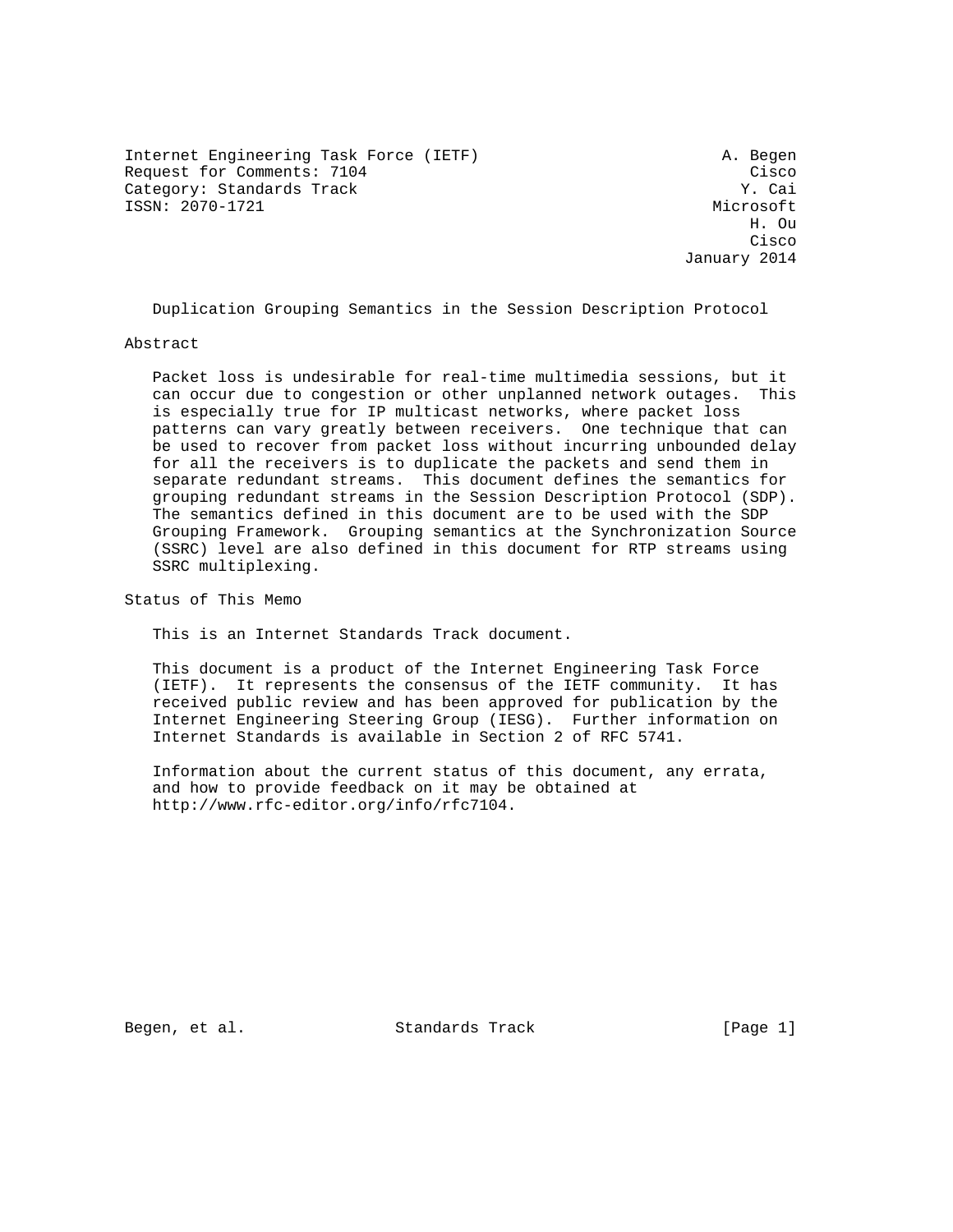# Copyright Notice

 Copyright (c) 2014 IETF Trust and the persons identified as the document authors. All rights reserved.

 This document is subject to BCP 78 and the IETF Trust's Legal Provisions Relating to IETF Documents (http://trustee.ietf.org/license-info) in effect on the date of

 publication of this document. Please review these documents carefully, as they describe your rights and restrictions with respect to this document. Code Components extracted from this document must include Simplified BSD License text as described in Section 4.e of the Trust Legal Provisions and are provided without warranty as described in the Simplified BSD License.

## Table of Contents

|   | 3.2. Duplication Grouping for SSRC-Multiplexed RTP Streams 3 |
|---|--------------------------------------------------------------|
|   | 3.3. SDP Offer/Answer Model Considerations 4                 |
|   |                                                              |
|   |                                                              |
|   |                                                              |
|   |                                                              |
|   |                                                              |
|   |                                                              |
|   |                                                              |
| 8 |                                                              |
|   |                                                              |
|   |                                                              |

Begen, et al. Standards Track [Page 2]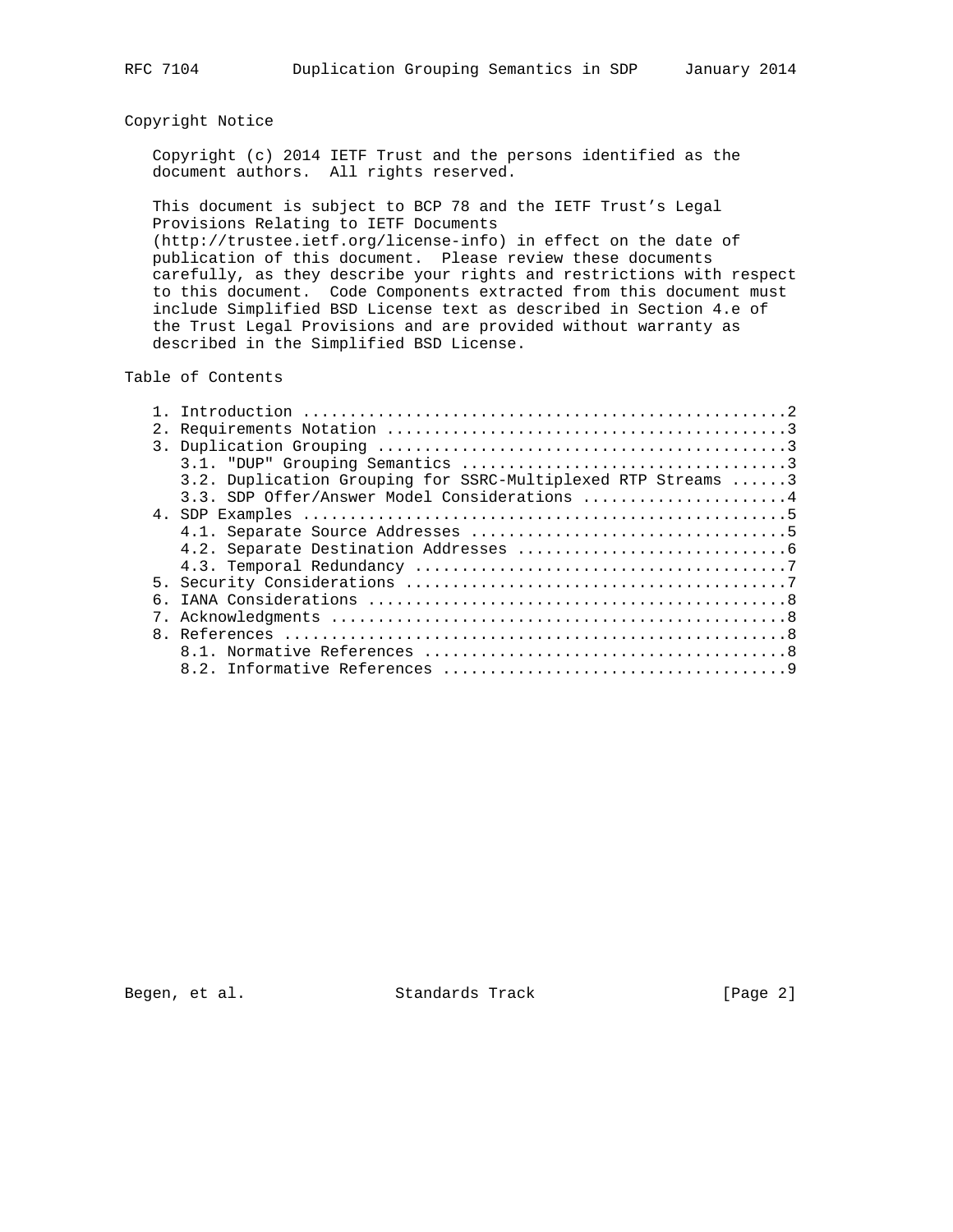# 1. Introduction

 The Real-time Transport Protocol (RTP) [RFC3550] is widely used today for delivering IPTV traffic and other real-time multimedia sessions. Many of these applications support very large numbers of receivers and rely on intra-domain UDP/IP multicast for efficient distribution of traffic within the network.

 While this combination has proved successful, there does exist a weakness. As [RFC2354] noted, packet loss is not avoidable, even in a carefully managed network. This loss might be due to congestion; it might also be a result of an unplanned outage caused by a flapping link, a link or interface failure, a software bug, or a maintenance person accidentally cutting the wrong fiber. Since UDP/IP flows do not provide any means for detecting loss and retransmitting packets, it is left up to the RTP layer and the applications to detect, and recover from, packet loss.

 One technique to recover from packet loss without incurring unbounded delay for all the receivers is to duplicate the packets and send them in separate redundant streams. Variations on this idea have been implemented and deployed today [IC2011]. [RTP-DUP] explains how duplication can be achieved for RTP streams without breaking the RTP and RTP Control Protocol (RTCP) functionality. In this document, we describe the semantics needed in the Session Description Protocol (SDP) [RFC4566] to support this technique.

2. Requirements Notation

 The key words "MUST", "MUST NOT", "REQUIRED", "SHALL", "SHALL NOT", "SHOULD", "SHOULD NOT", "RECOMMENDED", "NOT RECOMMENDED", "MAY", and "OPTIONAL" in this document are to be interpreted as described in [RFC2119].

- 3. Duplication Grouping
- 3.1. "DUP" Grouping Semantics

 Each "a=group" line is used to indicate an association relationship between the redundant streams. The streams included in one "a=group" line are called a "Duplication Group".

 Using the SDP Grouping Framework in [RFC5888], this document defines "DUP" as the grouping semantics for redundant streams.

Begen, et al. Standards Track [Page 3]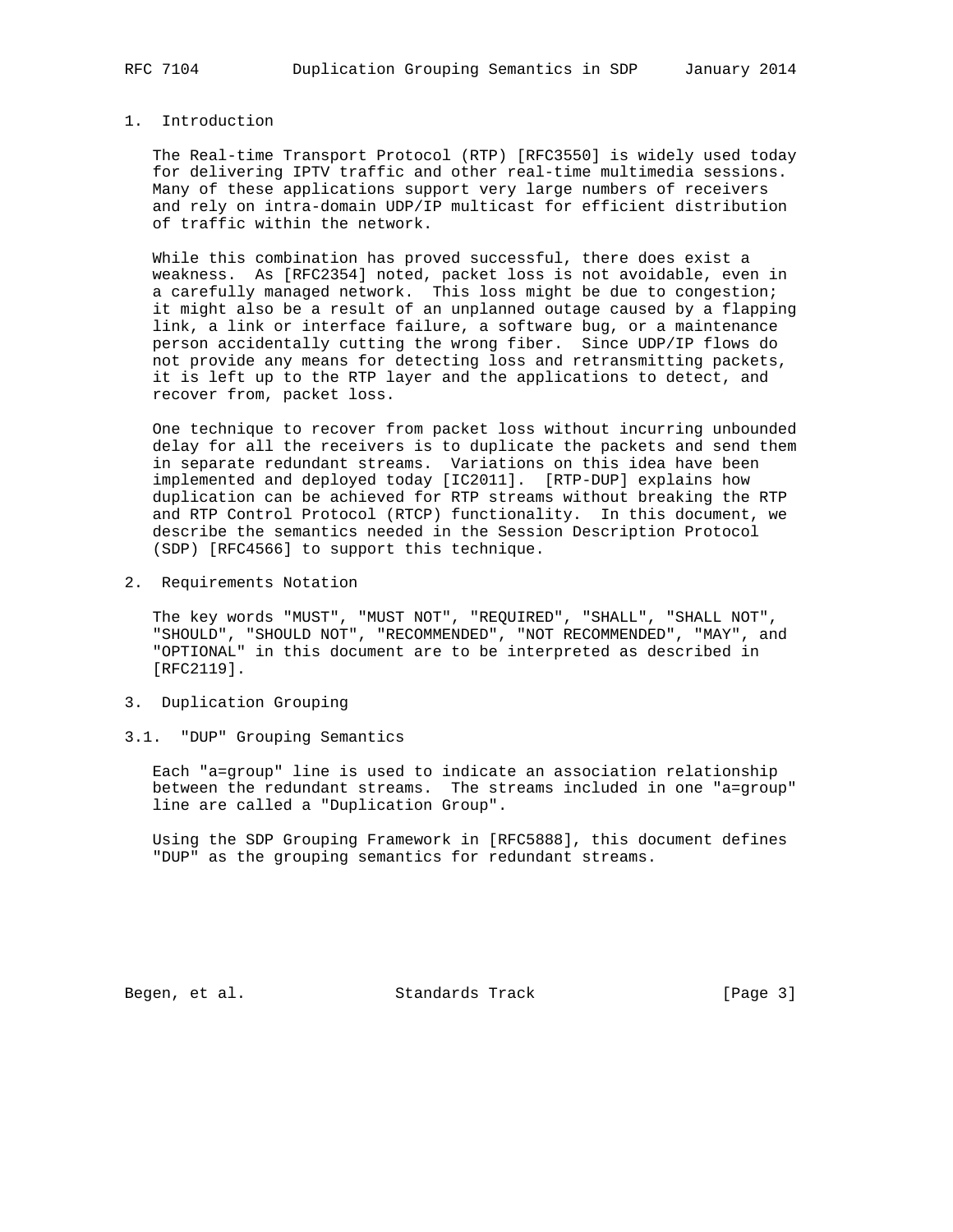The "a=group:DUP" semantics MUST be used to group the redundant streams, except when the streams are specified in the same media description, i.e., in the same "m" line (see Section 3.2). In an "a=group:DUP" line, the order of the listed redundant streams does not strictly indicate the order of transmission, although it is RECOMMENDED that the stream listed first be sent first, with the other stream(s) being the (time-delayed) duplicate(s).

## 3.2. Duplication Grouping for SSRC-Multiplexed RTP Streams

 [RFC5576] defines an SDP media-level attribute, called "ssrc-group", for grouping the RTP streams that are SSRC multiplexed and carried in the same RTP session. The grouping is based on the SSRC identifiers. Since SSRC-multiplexed RTP streams are defined in the same "m" line, the "group" attribute cannot be used.

 This section explains how duplication is used with SSRC-multiplexed streams using the "ssrc-group" attribute [RFC5576].

 The semantics of "DUP" for the "ssrc-group" attribute are the same as the one defined for the "group" attribute, except that the SSRC identifiers are used to designate the duplication grouping associations: a=ssrc-group:DUP \*(SP ssrc-id) [RFC5576]. As above, while in an "a=ssrc-group:DUP" line, the order of the listed redundant streams does not necessarily indicate the order of transmission, but it is RECOMMENDED that the stream listed first be sent first, with the other stream(s) being the (time-delayed) duplicate(s).

## 3.3. SDP Offer/Answer Model Considerations

 When offering duplication grouping using SDP in an offer/answer model [RFC3264], the following considerations apply.

 A node that is receiving an offer from a sender may or may not understand line grouping. It is also possible that the node understands line grouping but does not understand the "DUP" semantics. From the viewpoint of the sender of the offer, these cases are indistinguishable.

 When a node is offered a session with the "DUP" grouping semantics but it does not support line grouping or the duplication grouping semantics, as per [RFC5888], the node responds to the offer either (1) with an answer that omits the grouping attribute or (2) with a refusal to the request (e.g., "488 Not Acceptable Here" or "606 Not Acceptable in SIP").

Begen, et al. Standards Track [Page 4]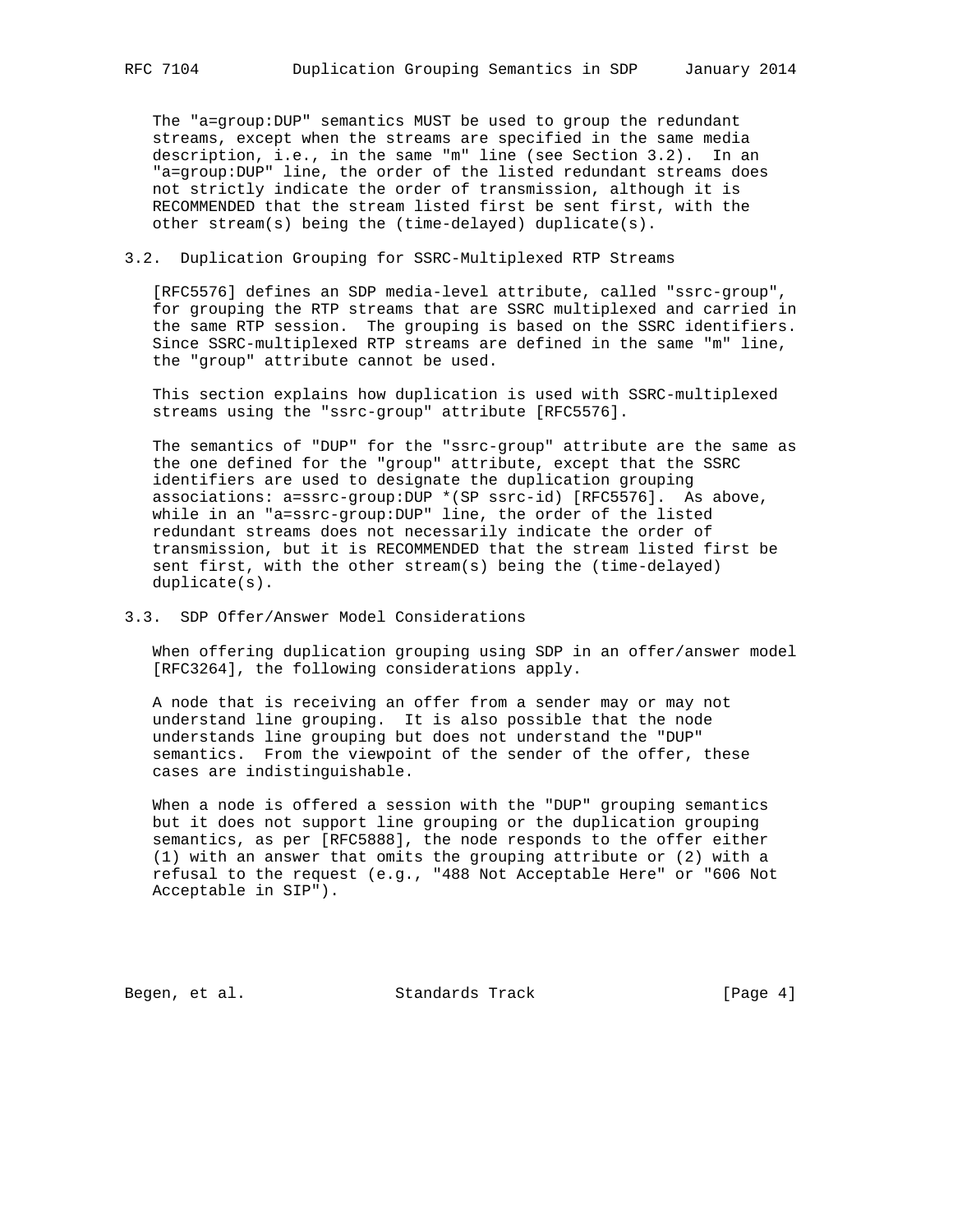In the first case, the original sender of the offer must send a new offer without any duplication grouping. In the second case, if the sender of the offer still wishes to establish the session, it should retry the request with an offer without the duplication grouping. This behavior is specified in [RFC5888].

### 4. SDP Examples

#### 4.1. Separate Source Addresses

 In this example, the redundant streams use the same IP destination address (232.252.0.1), but they are sourced from different addresses (198.51.100.1 and 198.51.100.2). Thus, the receiving host needs to join both source-specific multicast (SSM) sessions separately.

 $v=0$  o=ali 1122334455 1122334466 IN IP4 dup.example.com s=DUP Grouping Semantics  $t=0$  0 m=video 30000 RTP/AVP 100 c=IN IP4 233.252.0.1/127 a=source-filter:incl IN IP4 233.252.0.1 198.51.100.1 198.51.100.2 a=rtpmap:100 MP2T/90000 a=ssrc:1000 cname:ch1@example.com a=ssrc:1010 cname:ch1@example.com a=ssrc-group:DUP 1000 1010 a=mid:Ch1

 Note that in actual use, SSRC values, which are random 32-bit numbers, can be much larger than the ones shown in this example. Also, note that this SDP description does not use the "duplication delay" attribute (defined in [DELAYED-DUP]) since the sender does not apply any delay between the redundant streams upon transmission. Alternatively, one MAY explicitly insert an "a=duplication-delay:0" line before the "a=mid:Ch1" line for informational purposes.

Begen, et al. Standards Track [Page 5]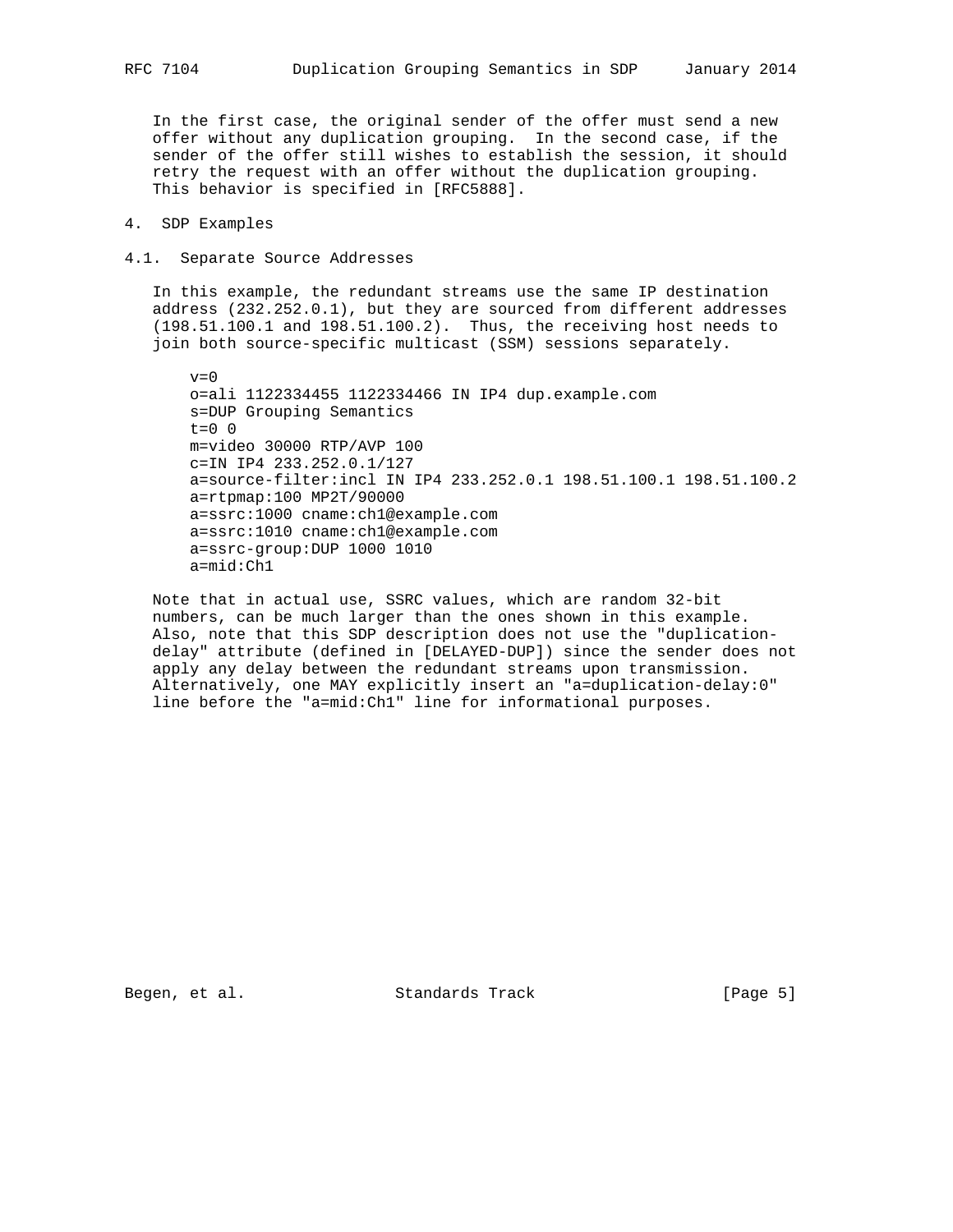## 4.2. Separate Destination Addresses

 In this example, the redundant streams have different IP destination addresses. The example shows the same UDP port number and IP source address for each stream, but either or both could have been different for the two streams.

 $v=0$  o=ali 1122334455 1122334466 IN IP4 dup.example.com s=DUP Grouping Semantics t=0 0 a=group:DUP S1a S1b m=video 30000 RTP/AVP 100 c=IN IP4 233.252.0.1/127 a=source-filter:incl IN IP4 233.252.0.1 198.51.100.1 a=rtpmap:100 MP2T/90000 a=mid:S1a m=video 30000 RTP/AVP 101 c=IN IP4 233.252.0.2/127 a=source-filter:incl IN IP4 233.252.0.2 198.51.100.1 a=rtpmap:101 MP2T/90000 a=mid:S1b

 Optionally, one could be more explicit and insert an "a=duplication-delay:0" line before the first "m" line.

Begen, et al. Standards Track [Page 6]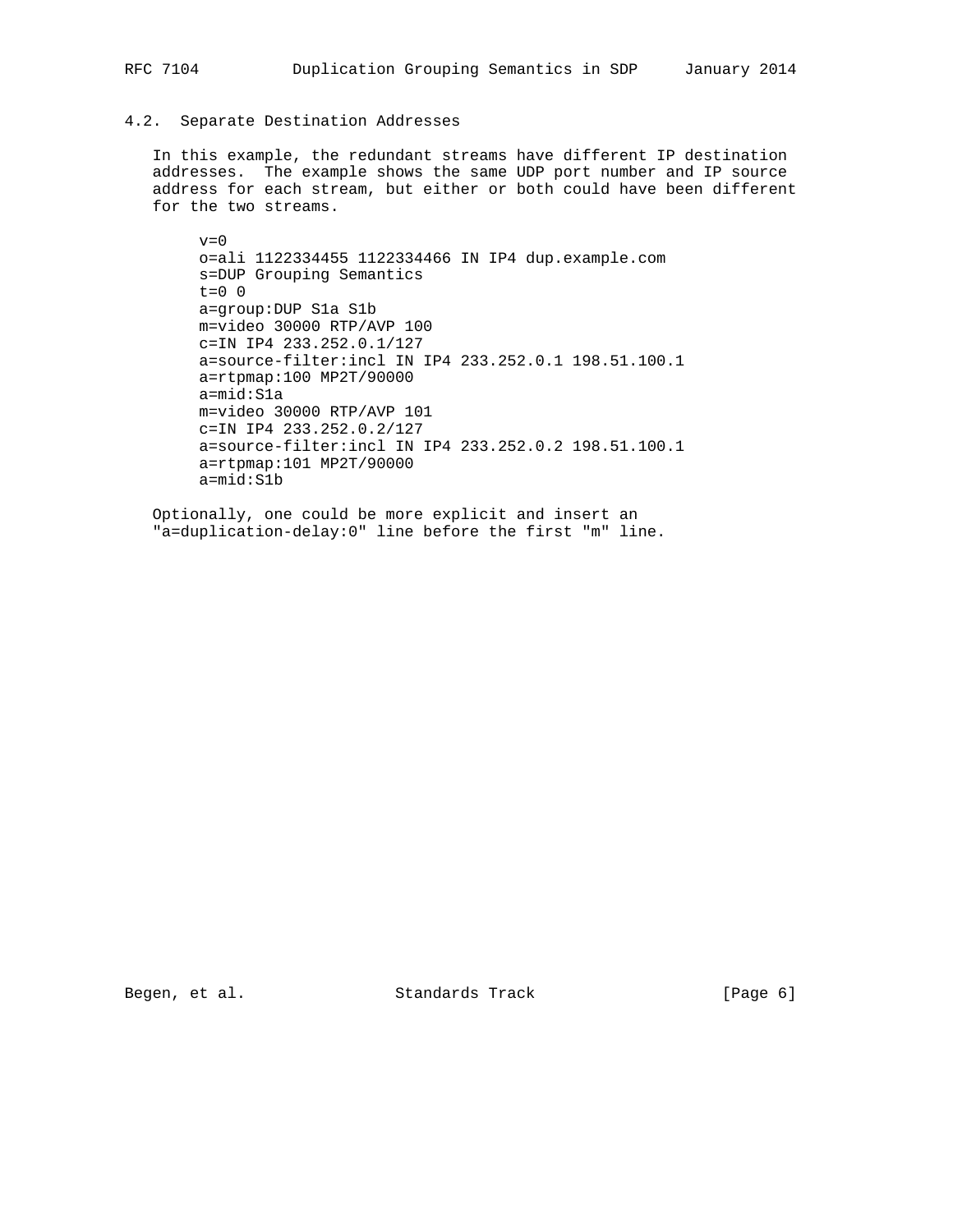#### 4.3. Temporal Redundancy

 In this example, the redundant streams have the same IP source and destination addresses (i.e., they are transmitted in the same SSM session). Due to the same source and destination addresses, the packets in both streams will be routed over the same path. To provide resiliency against packet loss, the duplicate of an original packet is transmitted 50 milliseconds (ms) later as indicated by the "duplication-delay" attribute (defined in [DELAYED-DUP]).

 $v=0$  o=ali 1122334455 1122334466 IN IP4 dup.example.com s=Delayed Duplication t=0 0 m=video 30000 RTP/AVP 100 c=IN IP4 233.252.0.1/127 a=source-filter:incl IN IP4 233.252.0.1 198.51.100.1 a=rtpmap:100 MP2T/90000 a=ssrc:1000 cname:ch1a@example.com a=ssrc:1010 cname:ch1a@example.com a=ssrc-group:DUP 1000 1010 a=duplication-delay:50 a=mid:Ch1

5. Security Considerations

 In general, the security considerations of [RFC4566] apply to this document as well.

 There is a weak threat for the receiver that the duplication grouping can be modified to indicate relationships that do not exist. Such attacks might result in failure of the duplication mechanisms and/or mishandling of the media streams by the receivers.

 In order to avoid attacks of this sort, the SDP description needs to be integrity protected and provided with source authentication. This can, for example, be achieved on an end-to-end basis using S/MIME [RFC5652] [RFC5751] when the SDP is used in a signaling packet using MIME types (application/sdp). Alternatively, HTTPS [RFC2818] or the authentication method in the Session Announcement Protocol (SAP) [RFC2974] could be used as well. As for the confidentiality, if it is desired, it can be useful to use a secure, encrypted transport method to carry the SDP description.

Begen, et al. Standards Track [Page 7]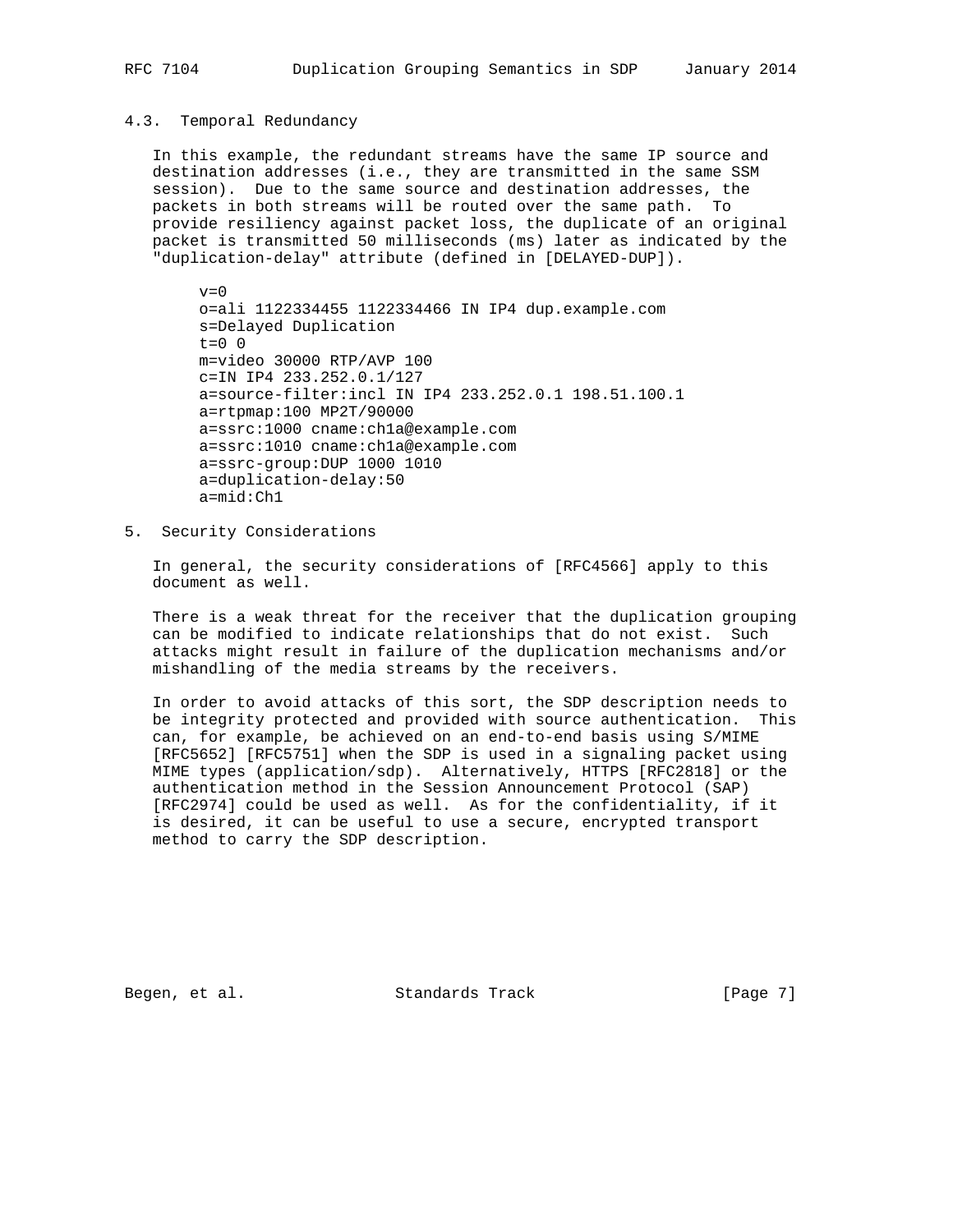### 6. IANA Considerations

 This document registers the following semantics with IANA in the "Semantics for the "group" SDP Attribute" subregistry (under the "Session Description Protocol (SDP) Parameters" registry:

| Semantics   | Token | Reference |
|-------------|-------|-----------|
|             |       |           |
| Duplication | DUP.  | [RFC7104] |

 This document also registers the following semantics with IANA in the "Semantics for the "ssrc-group" SDP Attribute" subregistry under the "Session Description Protocol (SDP) Parameters" registry:

| Token | Semantics   | Reference |
|-------|-------------|-----------|
|       |             |           |
| DUP   | Duplication | [RFC7104] |

## 7. Acknowledgments

 The authors would like to thank Colin Perkins, Bill Ver Steeg, Dave Oran, and Toerless Eckert for their input and suggestions.

- 8. References
- 8.1. Normative References
	- [RFC2119] Bradner, S., "Key words for use in RFCs to Indicate Requirement Levels", BCP 14, RFC 2119, March 1997.
	- [RFC3264] Rosenberg, J. and H. Schulzrinne, "An Offer/Answer Model with Session Description Protocol (SDP)", RFC 3264, June 2002.
	- [RFC3550] Schulzrinne, H., Casner, S., Frederick, R., and V. Jacobson, "RTP: A Transport Protocol for Real-Time Applications", STD 64, RFC 3550, July 2003.
	- [RFC4566] Handley, M., Jacobson, V., and C. Perkins, "SDP: Session Description Protocol", RFC 4566, July 2006.
	- [RFC5576] Lennox, J., Ott, J., and T. Schierl, "Source-Specific Media Attributes in the Session Description Protocol (SDP)", RFC 5576, June 2009.
	- [RFC5888] Camarillo, G. and H. Schulzrinne, "The Session Description Protocol (SDP) Grouping Framework", RFC 5888, June 2010.

|  | Begen, et al. | Standards Track | [Page 8] |
|--|---------------|-----------------|----------|
|--|---------------|-----------------|----------|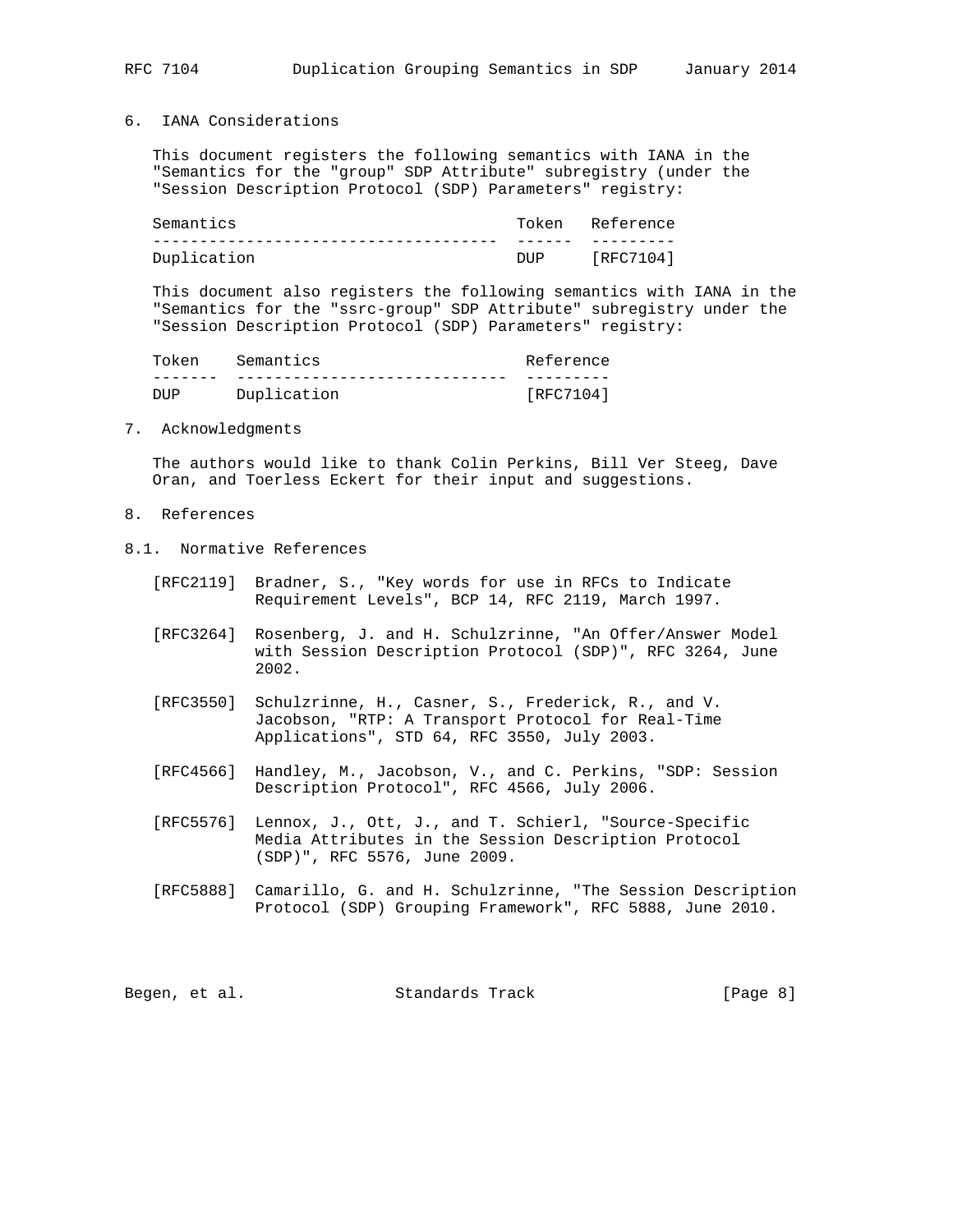# 8.2. Informative References

#### [DELAYED-DUP]

 Begen, A., Cai, Y., and H. Ou, "Delayed Duplication Attribute in the Session Description Protocol", Work in Progress, December 2013.

- [IC2011] Evans, J., Begen, A., Greengrass, J., and C. Filsfils, "Toward Lossless Video Transport, IEEE Internet Computing, vol. 15/6, pp. 48-57", November 2011.
- [RFC2354] Perkins, C. and O. Hodson, "Options for Repair of Streaming Media", RFC 2354, June 1998.
- [RFC2818] Rescorla, E., "HTTP Over TLS", RFC 2818, May 2000.
- [RFC2974] Handley, M., Perkins, C., and E. Whelan, "Session Announcement Protocol", RFC 2974, October 2000.
- [RFC5652] Housley, R., "Cryptographic Message Syntax (CMS)", STD 70, RFC 5652, September 2009.
- [RFC5751] Ramsdell, B. and S. Turner, "Secure/Multipurpose Internet Mail Extensions (S/MIME) Version 3.2 Message Specification", RFC 5751, January 2010.
- [RTP-DUP] Begen, A. and C. Perkins, "Duplicating RTP Streams", Work in Progress, October 2013.

Begen, et al. Standards Track [Page 9]